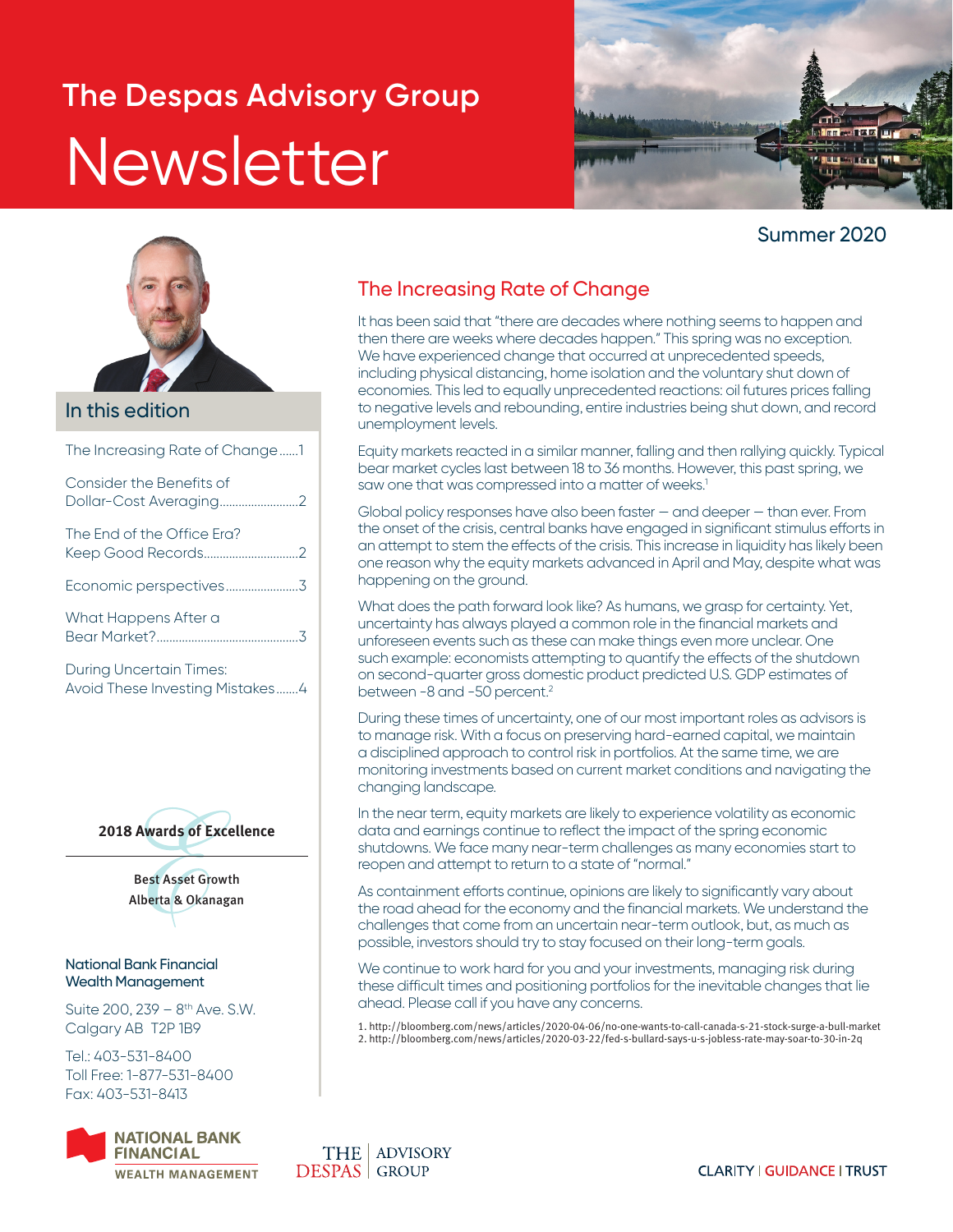#### INVESTMENT STRATEGY

### Consider the Benefits of Dollar-Cost Averaging

As we have seen with recent equity market reactions, shortterm price movements are often unpredictable and nobody can be certain when the next upturn will begin. Such turns can occur when the outlook is bleak and the natural inclination may be to sell, not buy. In hindsight, all down markets look like buying opportunities. But in the moment, it's not always easy to commit money to an investment that has gone down in price, particularly in a bear market.

Those investors who use a dollar-cost averaging (DCA) program to build their long-term portfolios can have an advantage. A DCA program mandates regular, modest investments, rather than one major lump-sum commitment. As such, investors need not focus on predicting market movements.

DCA can fit nicely with personal cash flow, acting as a way of saving on a steady basis. Payments can be made at any regular intervals, such as monthly or quarterly. DCA can work particularly well with funds as you can buy exact dollar amounts of a fund, which may not always be possible with share purchases. However, there is no reason why DCA can't be used to build any security position, especially in these times in which broad declines have affected many securities.

The example (chart) uses S&P/TSX Composite Index returns to depict a DCA program through the extended bear market period we experienced from 2000 to 2002. Each quarter, \$1,000 was invested. Despite poor market performance, the DCA program resulted in a modest gain of \$1,130 (\$17,130 less \$16,000), plus the ownership of significantly more units which benefitted the portfolio as time went on. Had a lump sum investment of \$16,000 been deployed at the beginning of 2000, it would have returned a small loss, with an overall value of \$15,633 and 1,902 units owned (versus 2,084).

During times of uncertainty, DCA can be a useful strategy. It allows you to take the emotions out of investing, while continuing to put money to work. Even during down or bear market times, DCA is a good reminder that a thoughtful investing plan can result in real progress toward achieving your wealth-building goals.

|  | Profiting Through a Bear Market:<br>DCA Using S&P/TSX Index During 2000 to 2003 |         |        |         |          |  |
|--|---------------------------------------------------------------------------------|---------|--------|---------|----------|--|
|  | $12 - 99$                                                                       | 8.4138  | 118.85 | 118.85  | \$1,000  |  |
|  | $03 - 00$                                                                       | 9.4624  | 105.68 | 224.53  | \$2,125  |  |
|  | $06 - 00$                                                                       | 10.1995 | 98.04  | 322.58  | \$3,289  |  |
|  | $09 - 00$                                                                       | 10.3779 | 96.36  | 418.94  | \$4,348  |  |
|  | $12 - 00$                                                                       | 8.9337  | 111.94 | 530.87  | \$4,743  |  |
|  | $03 - 01$                                                                       | 7.6080  | 131.44 | 662.31  | \$5,039  |  |
|  | $06 - 01$                                                                       | 7.7364  | 129.26 | 791.57  | \$6,124  |  |
|  | $09 - 01$                                                                       | 6.8386  | 146.23 | 937.80  | \$6,413  |  |
|  | $12 - 01$                                                                       | 7.6884  | 130.07 | 1067.87 | \$8,210  |  |
|  | $03 - 02$                                                                       | 7.8515  | 127.36 | 1195.23 | \$9,384  |  |
|  | $06 - 02$                                                                       | 7.1456  | 139.95 | 1335.18 | \$9,541  |  |
|  | $09 - 02$                                                                       | 6.1804  | 161.80 | 1496.98 | \$9,252  |  |
|  | $12 - 02$                                                                       | 6.6145  | 151.18 | 1648.16 | \$10,961 |  |
|  | $03 - 03$                                                                       | 6.3433  | 157.65 | 1805.81 | \$11,455 |  |
|  | $06 - 03$                                                                       | 6.9831  | 143.20 | 1949.01 | \$13,610 |  |
|  | $09 - 03$                                                                       | 7.4211  | 134.75 | 2083.76 | \$15,464 |  |
|  | $12 - 03$                                                                       | 8.2209  |        | 2083.76 | \$17,130 |  |

\*Past performance is never indicative of future performance.

## The End of the Office Era? Keep Good Records

Is the office era over? For many office workers, working from home became the new normal this spring. As such, some may be wondering if they are able to claim a tax deduction for home office expenses.

The Canada Revenue Agency (CRA) currently allows for a deduction in instances in which one of the following conditions is met: i) The work space is where you mainly do your work (more than 50 percent of the time); or ii) You use the workspace only to earn employment income, and it is used on a regular and continuous basis for meeting clients, customers, or others in the course of your employment duties.

Deductible costs are based on the type of worker claiming the deduction: employees, commissioned salespeople or self-employed workers. Each of these groups is entitled to deduct different expenses. Expenses generally include electricity, heating, maintenance and supplies. Property taxes and home insurance may be allowable for commissioned salespeople or self-employed individuals, and mortgage interest and capital cost allowance may be claimed for those self-employed. The portion that can be claimed is based on the area attributed to the home office, If individuals are not self-employed, in order to potentially deduct these expenses, your employer must complete CRA Form T2200: Declaration of Conditions of Employment. Any expenses reimbursed by the employer, such as internet or office supplies, cannot be claimed.

While the current CRA rules normally require that you spend more than 50 percent of total work time in the home office during the tax year to claim deductions, some accounting professionals have indicated that there may be exceptions. Given the unprecedented circumstances in which people have been mandated to work from home, the CRA may consider cases on an individual basis, or may potentially make changes to its policies.<sup>1</sup> As such, keep good records.

Over the foreseeable future, the 50 percent threshold may be met if continued distancing efforts result in fewer workers returning to traditional office spaces. For detailed information, please consult the CRA or seek advice from an accounting professional.

1. [theglobeandmail.com/investing/globe-advisor/advisor-news/article-pandemic-led](theglobeandmail.com/investing/globe-advisor/advisor-news/article-pandemic-led-flight-to-home-offices-brings-tax-perks/?fbclid=IwAR24-wttdbsJ4SfIoK1d5gRR77hoUEYUyeBa0GshEy5s9oi23TXpheggZQcrofessional)[flight-to-home-offices-brings-tax-perks/?fbclid=IwAR24-wttdbsJ4SfIoK1d5gRR77hoUEY](theglobeandmail.com/investing/globe-advisor/advisor-news/article-pandemic-led-flight-to-home-offices-brings-tax-perks/?fbclid=IwAR24-wttdbsJ4SfIoK1d5gRR77hoUEYUyeBa0GshEy5s9oi23TXpheggZQcrofessional) [UyeBa0GshEy5s9oi23TXpheggZQcrofessional](theglobeandmail.com/investing/globe-advisor/advisor-news/article-pandemic-led-flight-to-home-offices-brings-tax-perks/?fbclid=IwAR24-wttdbsJ4SfIoK1d5gRR77hoUEYUyeBa0GshEy5s9oi23TXpheggZQcrofessional)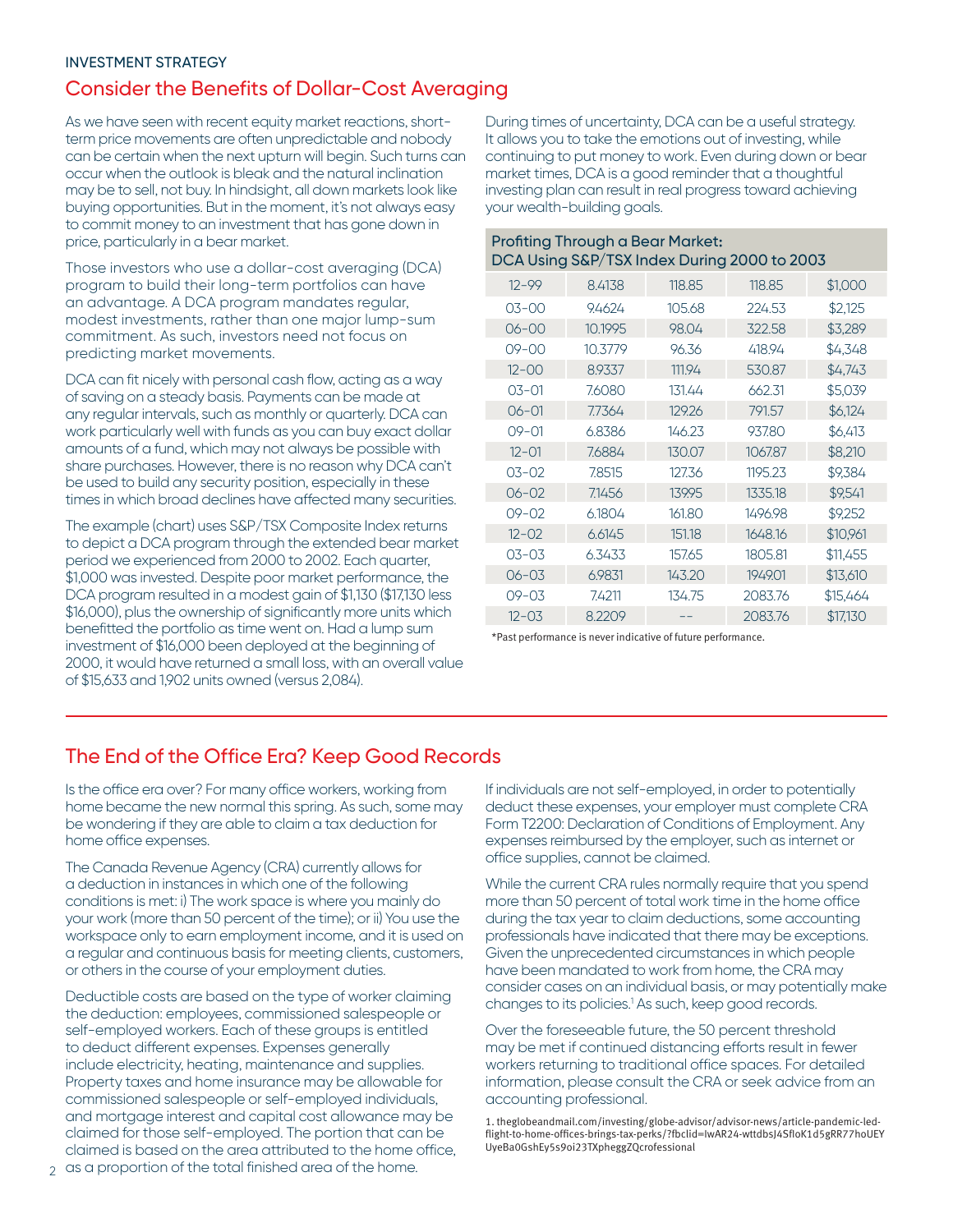### Economic perspectives

### What is the Economic Path Forward?

It may be difficult to remember, but it was only months ago that we were in the midst of the longest economic expansion in history. How quickly things have changed. As a result, many investors are asking: what is the economic path forward?

Beyond the terrible health consequences of the pandemic, the short-term economic effects have been equally extraordinary. We have seen individuals, companies and industries affected in adverse ways. COVID-19 has also helped to accelerate certain existing economic and political trends: increasing automation, greater scrutiny of foreign direct investment, nationalism and the evaluation of domestic supply chains. It has also magnified continuing U.S.-China trade tensions.

In the short term, we are likely to expect deflationary pressures due to reduced spending and consumption, as well as a weaker housing market, as economies begin to return to a more "normal" state. While certain media voices raised the potential for an economic depression when projecting unemployment levels and economic growth declines, these historic troubles were likely compounded by a series of poor policy decisions, unlike today.<sup>1</sup>

#### What is a Trillion? Unprecedented Stimulus...

We must not overlook the unprecedented support by global policy-makers in trying to minimize the implications of the crisis. Consider the U.S., where lawmakers have passed trillions of dollars in stimulus relief. To put the magnitude of one trillion into context, if we were to travel back in time by a billion seconds, we would be in 1989. However to go back a trillion seconds would take us to around 30,000 B.C.

Many central banks have engaged in quantitative easing (QE), which is a form of monetary policy, by purchasing financial assets to inject money into economies. The Bank of Canada began its first-ever move into QE in April by purchasing \$1 billion of government bonds. Alongside recordsetting fiscal policy spending, increases in the money supply have not only helped to support asset prices, but also economies. For some economists, this is one reason to remain optimistic about the rate and sustainability of recovery. Of course, there will be new challenges as a result of significant deficits and debt. There are also questions as to whether these efforts will be enough to help economies quickly recover.

However, economies naturally go through cycles and the speed of recovery from economic downturns has increased over time. Recessions occur when economic output declines after a period of growth. Our economy has spent less time in recession as technology has transformed it to be more service-based, and also due to increased central bank intervention.<sup>2</sup> A century ago, the economy was in recession nearly 40 percent of the time; today this is less than 10 percent.

### Percentage of Time in Recession  $-$  US Economy<sup>3</sup>



While the longer-term implications are less clear, let's not forget that after the 2008/09 financial crisis, many economists worried about high rates of inflation and slower economic growth, both of which generally did not happen.<sup>4</sup> Instead we participated in one of the longest economic expansions of all time.

Throughout history, economies have continued to advance and progress. Despite the challenges ahead, there may be positive reasons to continue looking forward and maintain a longer-term perspective.

1. [http://hbr.org/2020/05/the-u-s-is-not-headed-toward-a-new-great](http://hbr.org/2020/05/the-u-s-is-not-headed-toward-a-new-great-depression?ab=hero-main-text)[depression?ab=hero-main-text](http://hbr.org/2020/05/the-u-s-is-not-headed-toward-a-new-great-depression?ab=hero-main-text); 2. [https://www.cdhowe.org/sites/default/files/](https://www.cdhowe.org/sites/default/files/attachments/research_papers/mixed/Commentary_366_0.pdf) [attachments/research\\_papers/mixed/Commentary\\_366\\_0.pdf](https://www.cdhowe.org/sites/default/files/attachments/research_papers/mixed/Commentary_366_0.pdf); 3. The rate is similar in Canada but economic data prior to 1930 isn't readily available; [https://nber.org/cycles.](https://nber.org/cycles.html) [html](https://nber.org/cycles.html); 4. Inflation rates did exceed central bank targets in 2011.

### What Happens After a Bear Market?

We have encountered many new situations in response to COVID-19 — isolation, physical distancing, economic closures globally, and others — that have created uncertainties for the short term. Doomsayers cite these factors, and others, to suggest that this time is different and the current economic downturn will somehow last forever. However, economic cycles go up as well as down.

Equity markets are also cyclical. Bear markets happen from time to time. Yet, even in the worst situations, equity markets have eventually turned their course. The worst bear markets in history have seen drawdowns of over -86 percent (1932) and -56 percent (2007). Yet, the average returns following some of the worst bear markets were 53 percent, 78 percent and 143 percent over the ensuing one, three, and five year periods, respectively. Although the positive returns came after the depths of the bear markets, history reminds us that time can heal even the worst market declines.

Nobody knows the direction of the equity markets over the near term, but the long-term trend has been up.

In preparation, a disciplined approach emphasizing quality, diversification and a solid plan are expected to continue to serve us well over the longer term.

| <b>Forward Returns Following History's</b><br><b>Worst Bear Markets, S&amp;P 500</b> |           |          |           |            |            |  |  |  |  |
|--------------------------------------------------------------------------------------|-----------|----------|-----------|------------|------------|--|--|--|--|
| Peak                                                                                 | Trough    | Drawdown | 1<br>Year | 3<br>Years | 5<br>Years |  |  |  |  |
| 1929. SEP                                                                            | 1932. JUN | $-86.2%$ | 1629%     | 170.5%     | 3448%      |  |  |  |  |
| 1937, MAR                                                                            | 1938, MAR | $-54.5%$ | 35.2%     | 38.2%      | 84.5%      |  |  |  |  |
| 1968. NOV                                                                            | 1970. MAY | $-36.1%$ | 348%      | 50.6%      | 422%       |  |  |  |  |
| 1973, JAN                                                                            | 1974. OCT | $-482%$  | 38.1%     | 727%       | 117.5%     |  |  |  |  |
| 1987, AUG                                                                            | 1987, DEC | $-33.5%$ | 232%      | 55.5%      | 1217%      |  |  |  |  |
| 2000, MAR                                                                            | 2002. OCT | $-491%$  | 24.4%     | 59.0%      | 105.1%     |  |  |  |  |
| 2007. OCT                                                                            | 2009. MAR | $-56.8%$ | 53.6%     | 980%       | 1816%      |  |  |  |  |

Source: fortune.com/2020/03/19/coronavirus-stock-market-predictions-bearmarket-stocks-bottom-what-to-expect/